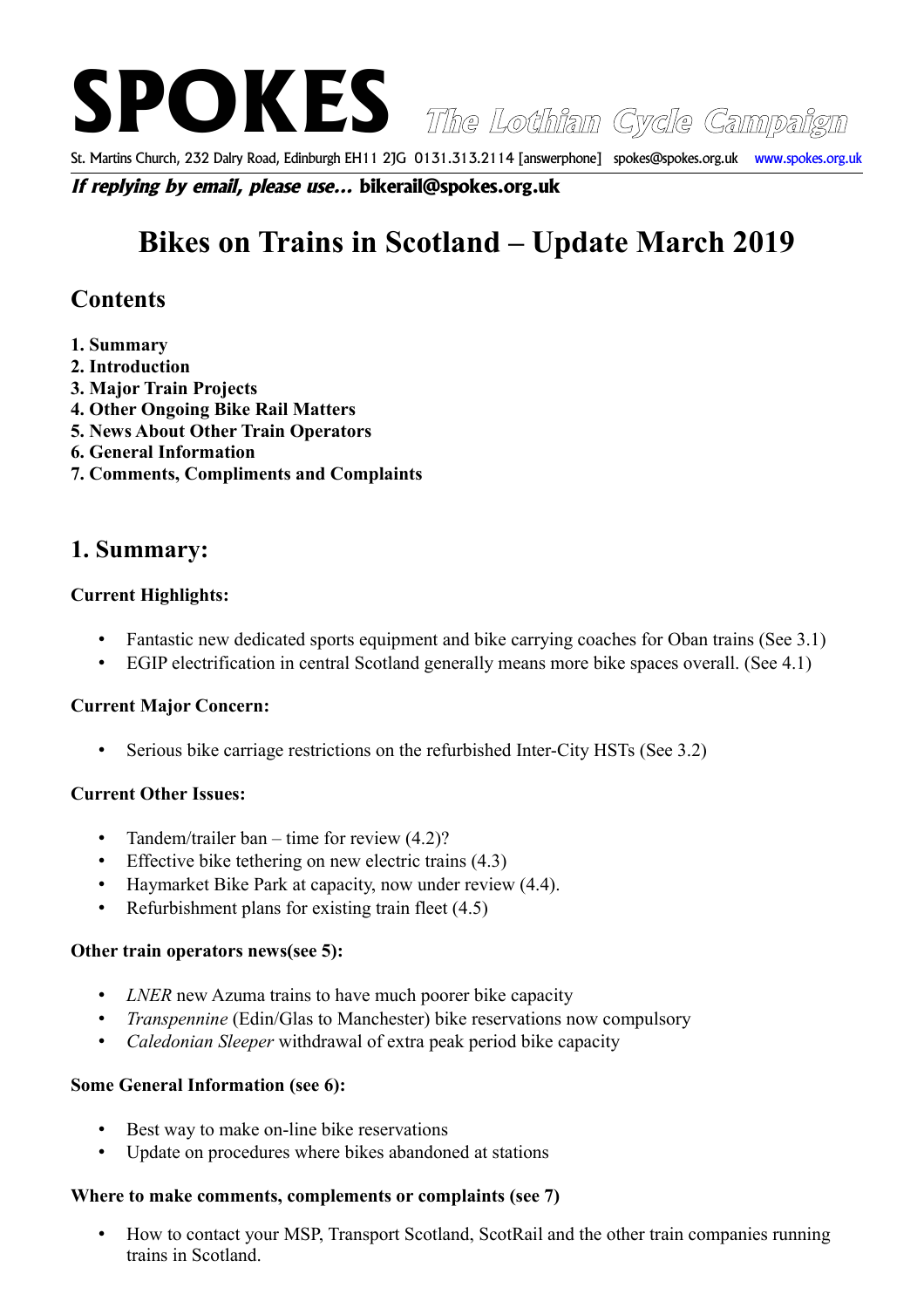# **2. Introduction:**

2.1 Not all cyclists journeys are of the same type and there are differences between the customer journey experience for:

- 'tourists" on long-distance rail routes
- "leisure" cyclists on off-peak local
- "utility/commuter" cyclists in suburban areas who wish to take their bike on the train with them
- "utility/commuter" cyclists who wish to park their bike at the station.

2.2 In general, we get strong feedback about the wish for *certainty*, particularly for long journeys with less frequent services; whereas for local journeys, the wish is for *predictability, capacity and convenience.*

2.3 As with the whole of the UK, bikes are carried free on all public train services operating in Scotland.

2.4 *ScotRail,* which is owned by Dutch rail operator Abellio*,* run the vast majority of the trains in Scotland and the bulk of this update covers this operator. In addition, cross-border services are operated by LNER, Virgin, Cross-country and Transpennine and the latest news is in section 5 below.

2.5 The *[Abellio ScotRail Cycle Innovation Plan](http://www.parliament.scot/S4_InfrastructureandCapitalInvestmentCommittee/Inquiries/Abellio_ScotRail_Cycle_Innovation_Plan.pdf)* sets our its vision and the active travel pitch it made to the Scottish Goverment when it bid for the ScotRail franchise.

2.6 *Spokes* recognises and welcomes that there has recently been and continues to be substantial investment in Scottish train services and although we have had and continue to have reservations about various issues surrounding bike carriage on trains, the overall picture is an improving one.

2.7 *ScotRail*'s rolling stock fleet has been changing a lot recently, with the introduction of new electric train fleets and the disposal of some older diesel units. It is good news that, once all of the new electric trains have been delivered, there will have been a substantial net increase in the number of trains. No more diesel trains are to be disposed of and those retained are to be refurbished, where necessary.

2.8 Despite the spaces available for bikes on individual train types only slightly increasing, frequency will be increasing as will be the lengthening of services by more use of multiple unit trains. This will generally result in it being easier to find space for your bike, but does not cater for or encourage substantial increases in bike use.

2.9 *Spokes* is represented on the *ScotRail Cycle Forum*. If you have a topic you feel *Spokes* should raise, email bikerail@spokes.org.uk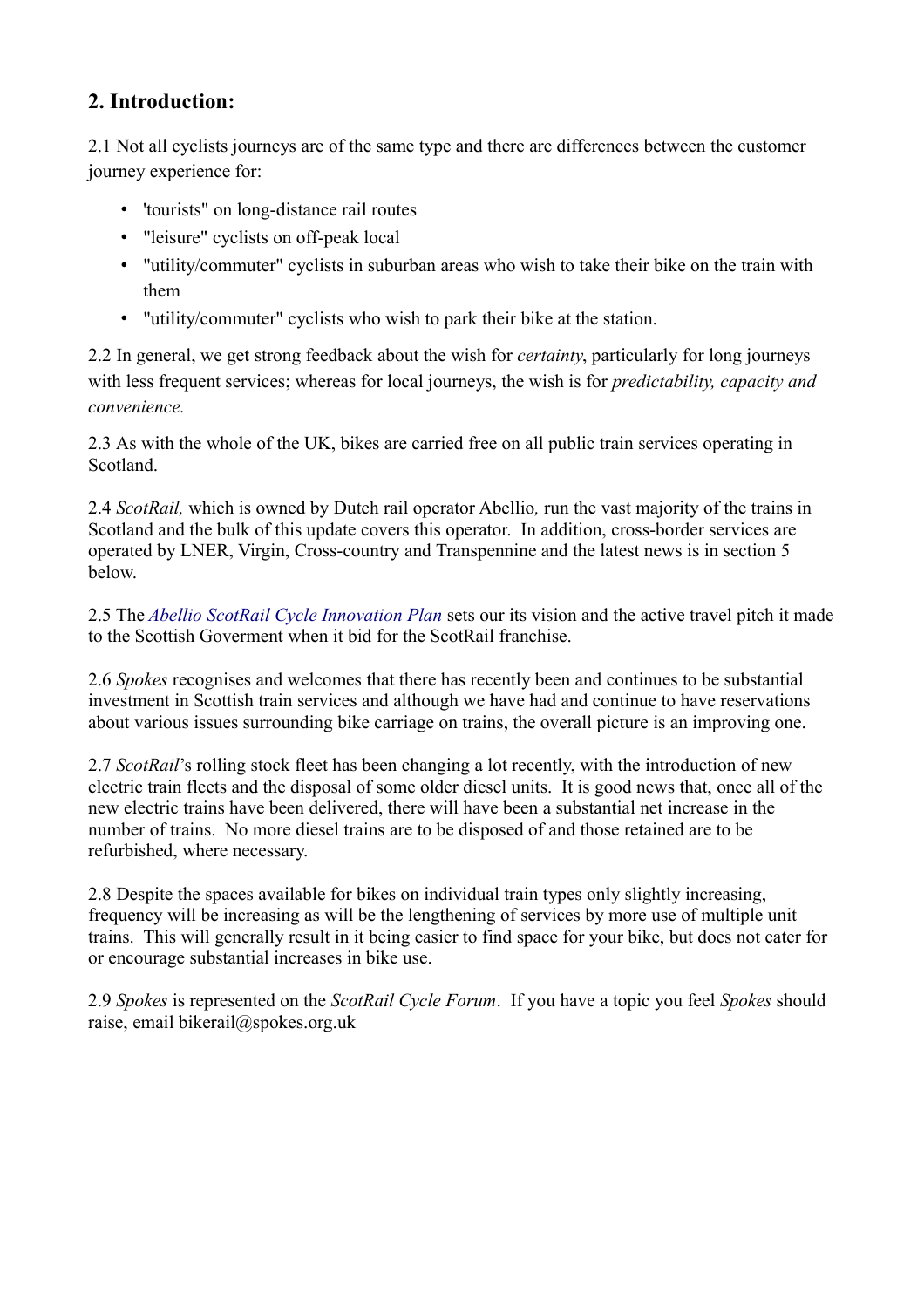# **3. Major Train projects:**

# **3.1 Dedicated Coaches for Sports equipment and bikes, initially on the West Highland Line**

This is happening, which is excellent and a fantastic response by Transport Scotland to lobbying by ourselves and others!

 Two self-propelled Cl 153 single coach units are currently being refurbished. These coaches will be attached to existing services, with an internal layout that is half seating and half bike storage for about 20 bikes.

About half the bike storage will be floor standing and the rest on wall mounts



where we're told that only a small amount of lifting is required(the pic gives an indicative general idea).

Another 4 units will follow and there is the likelihood of use on the Far North Line.

# **3.2 New HST Inter City Trains: Edinburgh/Glasgow to/from Aberdeen/Inverness**

#### +++*This is a topic there letters and emails from Spokes members would be helpful*+++

ScotRail's Intercity service is currently undergoing a massive change, with refurbished 4 or 5 coach HSTs replacing the 3-coach diesels (Cl 170) on long distance services. Not all of the HST trains have yet been refurbished, so you might find yourself on a ["Classic"](https://www.scotrail.co.uk/travelling-classic-intercity-trains) (as they arrived from GWR) – or it might still be a Cl 170!

*Spokes* welcomed the plan to use refurbished IC125 HSTs - especially the announcement made in a presentation at the Scottish Parliament (see pic) that these would each carry at least 20 bikes, made possible as the power cars each have a largely unused storage space.

*Spokes* is very disappointed that this 20+ space game-changer has been progressively diluted down to 8 spaces, 6 of which are to restricted to end-to-end journeys only!

#### **This is very unsatisfactory, so say the least!**

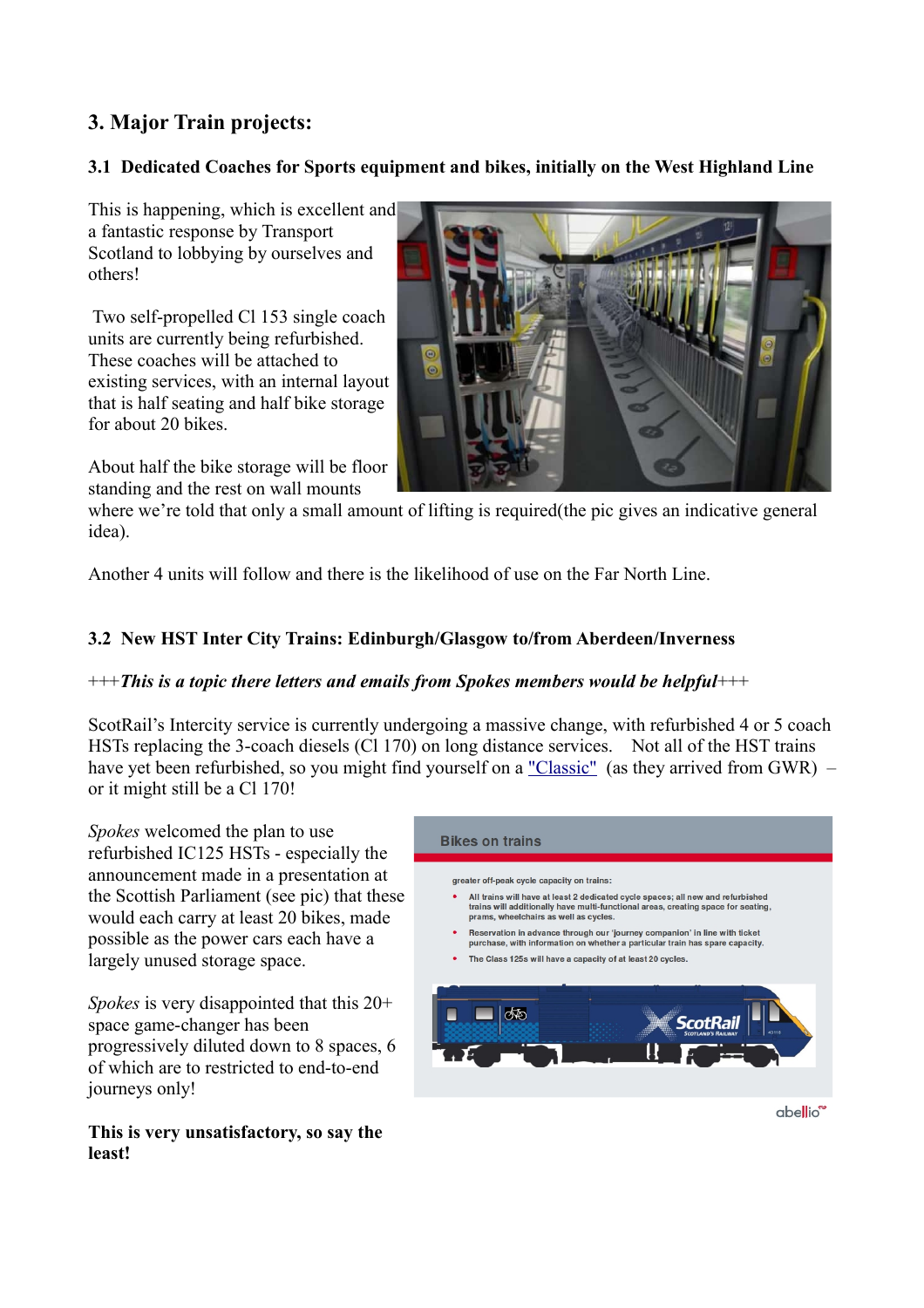Initially, there will only be one bike cupboard for two hanging bikes (see image, right) in one of the coaches.

**That will be the only bike capacity for journeys to and from intermediate stations**, including such important destinations as Stirling, Perth, Dundee and Aviemore.

Although a second second such space is to be added sometime in the future, that will also be hanging storage, which is difficult for many users.

If you are travelling end-to-end the current proposal is for 6 bikes in storage spaces in the power cars; currently as hanging storage, although we hope that that will change to horizontal storage.

During the current transitional period the these services continue to have a 2 bike limit.



*ScotRail* and *Transport Scotland* know that we are not happy about:

- the decrease in the promised "20 bike" capacity
- the end-to-end only restriction on the bulk of the reduced capacity
- the current and future bike storage, currently at least, all being hanging which some find very difficult to use.

Whilst it is currently being investigated to see if bikes in the power car spaces can be stored horizontally (ie both wheels on the floor, no lifting), there are still no plans to allow these bikes to get on or off at intermediate stations.

This is all particularly serious on the Highland Line to stations like Pitlochry and Aviemore where there are no alternative local trains, unlike those that are planned for the Aberdeen line.

Why the end-to-end restriction? There's a concern that bikes delay trains. *Spokes* considers that the delay fears attributable to loading cycles are over-pessimistic and has suggested a range of measures to address this.

**If you share our concerns please consider contacting your MSP and ask them to write to the Minister (not Scotrail as this needs to be a Transport Scotland decision).** 

**Perhaps tell your MSP about how you want to travel by train as a family, how important Speyside is as a holiday destination, how having to lift a bike onto a hook would be for you.** 

**Find your MSP at [www.writetothem.com](https://www.writetothem.com/)**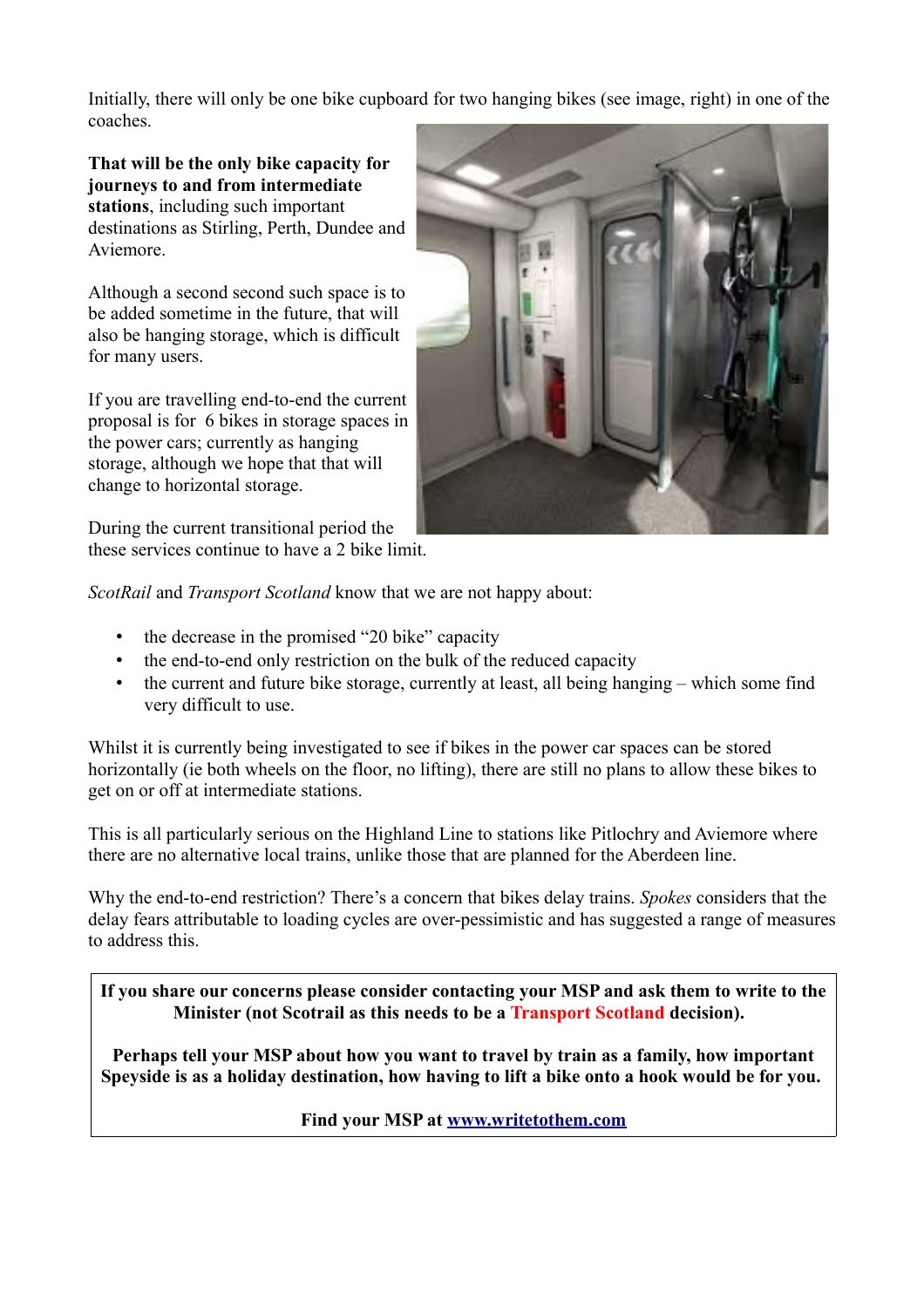# **4. Other Ongoing Bike Rail Matters**

#### **4.1 Electrification in Central Scotland now almost complete.**

Completion of EGIP electrification in central Scotland will generally means both more and longer trains, **giving more bike spaces overall** (but without catering for or encouraging significant increases in bike use) between Edinburgh, Glasgow, Dunblane and Alloa.

Amazingly, that will mean six electrified train routes between Edinburgh and Glasgow:



Edinburgh and Glasgow QS via Falkirk High Edinburgh and Glasgow QS via Falkirk Grahamston Edinburgh and Glasgow QS via Falkirk Grahamston and Cumbernauld Edinburgh and Glasgow QS Low Level via Livingston, Bathgate and Airdrie Edinburgh and Glasgow Central via Shotts Edinburgh and Glasgow via Carstairs

## **4.2 Tandems/trailers (currently banned)** *+++members letters would be helpful+++*

The new electric trains have much longer bike zones (see pic above and right showing 2 tandems and a solo on a new electric train) which are comfortably long enough for a tandem or a bike trailer, highlighting that there should be a review of the current ban.

Incidentally, non-hanging bike storage in the HST power-cars would likely also be suitable for tandems/trailers.

Tandems are particularly suited to families and the visually impaired.



This is a ScotRail operational matter, so if you'd like to see tandems/trailers allowed **please consider writing to ScotRail Customer Services. (See Section 6)**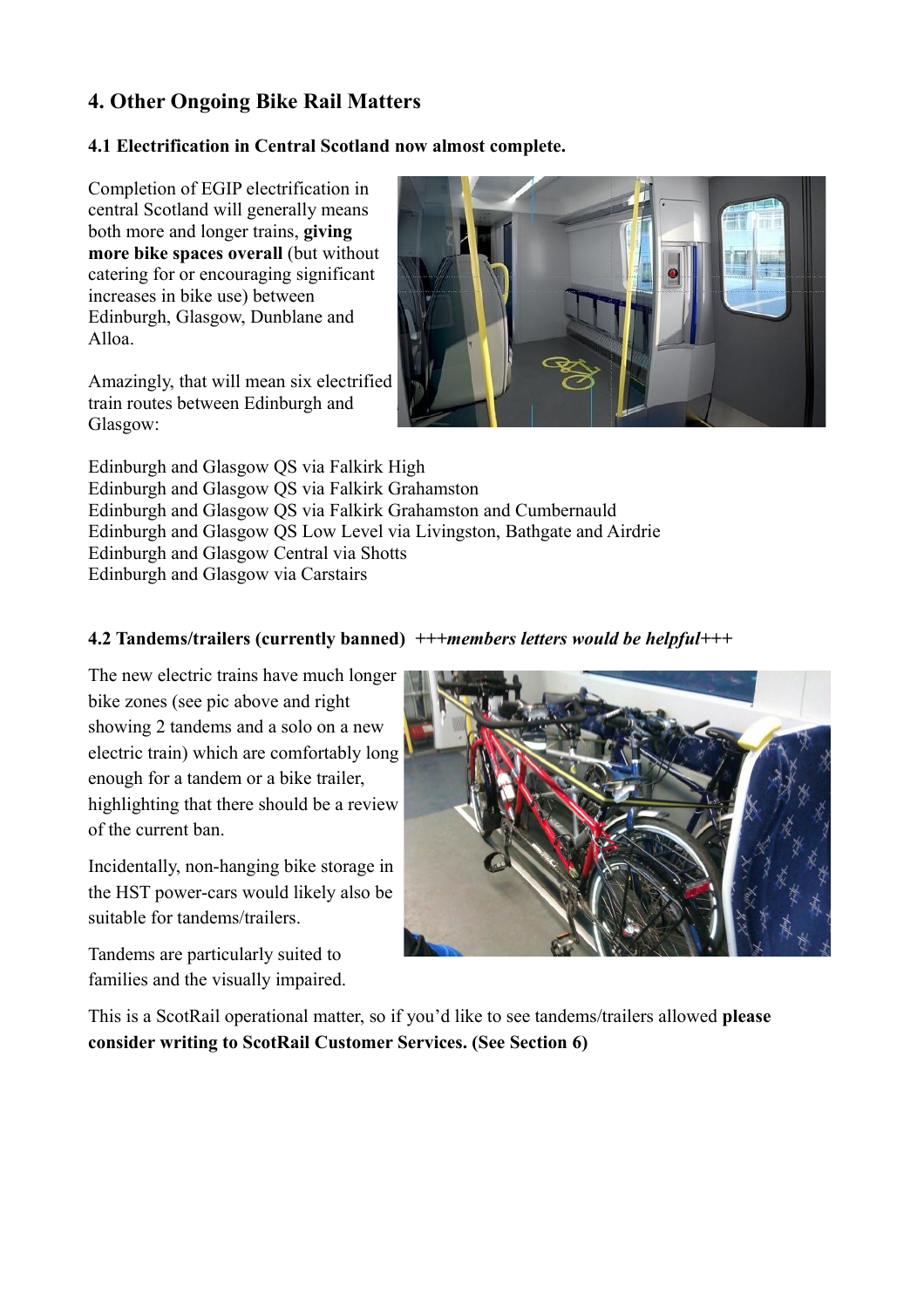## **4.3 Inadequate bike tethering on Cl 385:**

Additional bike tethering straps have been requested. The existing seatbelt type are too short and involve reaching down quite far to reach the clip-in end, which is awkward (or not very visible) if several bikes were present.

The metal loop in the "flexible use area", by the accessible toilet, could usefully be fitted with a tethered velcro strap for attaching things like pushchairs and bikes and this has been requested. This space was described in the launch press release as: Flexible multi-use area (prams, bikes etc)

# **4.4 Haymarket Bike Park**

The need for additional bike parking at Haymarket has been identified and ScotRail has arranged a feasibility survey. Spokes has suggested some locations where quick temporary fixes could be located. It's been reported that the repair point unit needs repair, with missing allen keys and a broken pump.

# **4.5 Refurbishment of existing train fleet.**

It's good news that, although some diesel trains were transferred to other parts of the UK having been displaced by new electric trains, there is an overall increase in the number of trains. All of the retained diesel trains, if not previously refurbished will be in due course. That will hopefully see the removal of the, very hard to use, end-in cycle cupboards on some Cl 158s.

We'd also like to see cycle storage on the Cl 170s standardised to have a cycle zone in each of the end coaches, when some currently only have one.

# *5. News about other train operators*

# **5.1 LNER (Aberdeen/Inverness to London)**

On *LNER*, new *Azuma* trains are being introduced on the East Coast route (Aberdeen, Inverness and Edinburgh to London). These will only have small compartments for *hanging* bikes. Lost will be the large bike zones on the existing trains and a tandem ban is now likely. On a 5 carriage train there are 2 spaces and on both a 9 or 10 carriage train there will be 4.

# **5.2 Transpennine (Edinburgh/Glasgow to Manchester)**

 On *Transpennine* (Edinburgh/Glasgow to Manchester) bike reservations now compulsory, even for short journeys. Bikes can not now be taken on, even if the spaces are empty.

# **5.3 Crosscountry (Aberdeen/Edinburgh/Glasgow to Birmingham, Bristol and the SW)**

Useful to know that on *Crosscountry* train services, there are 3 bike spaces but only 2 are reservable.

# **5.4 Caledonian Sleeper**

The *Caledonian Sleeper* has recently discontinued its original service where, at times of high demand, your bike could be transported by road courier if the on-train bike services were full.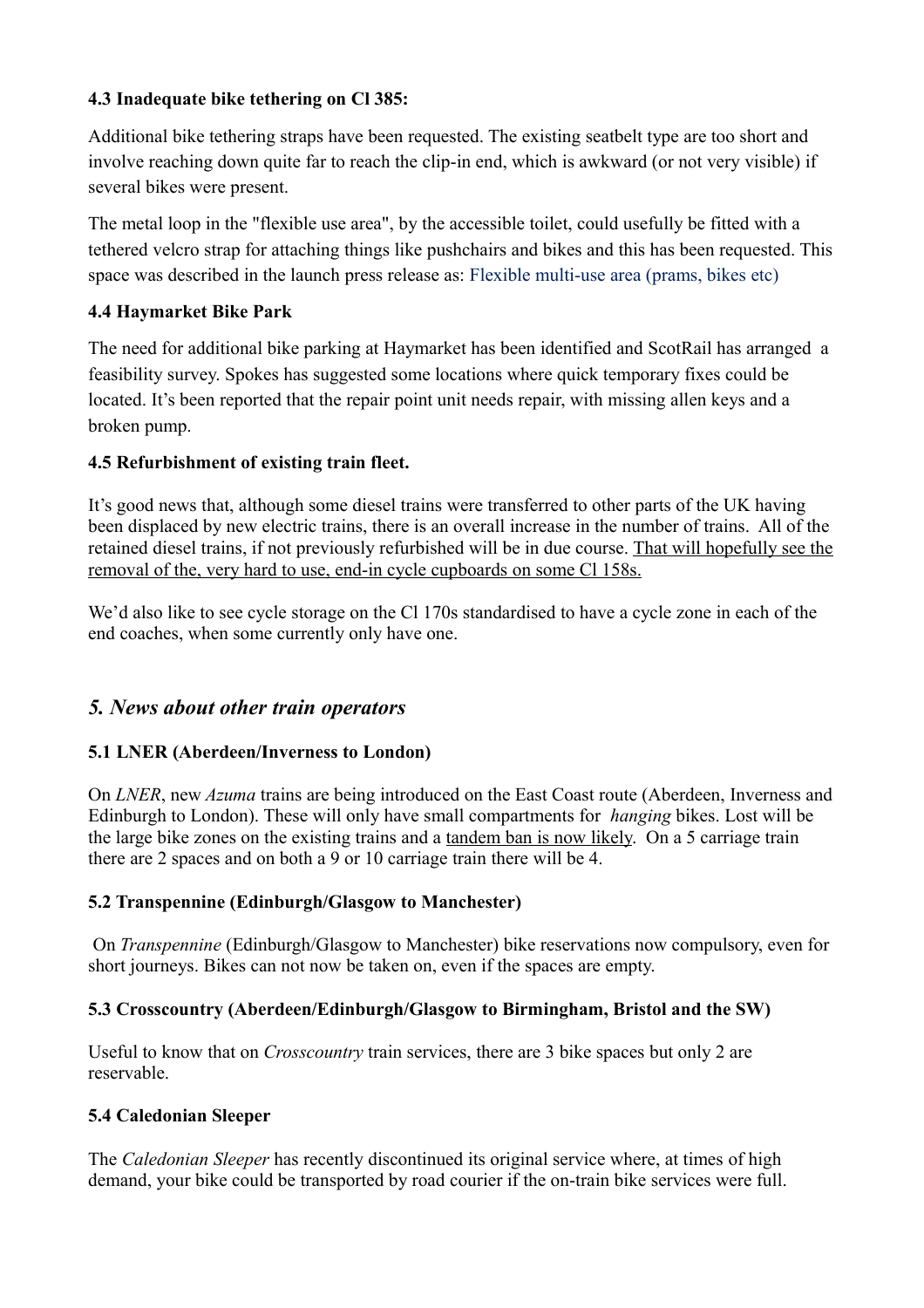# **6. Some General Information:**

#### **6.1 Easiest way to make on-line bike reservations**

Disappointingly, not all train ticket booking websites (including LNER and Virgin Trains) have the facility to make online bike reservations when buying tickets.

Fortunately the *ScotRail* website [\(www.scotrail.co.uk/\)](http://www.scotrail.co.uk/) now has this facility and can be used for journeys by any operator, both in Scotland and elsewhere. Subject to bike spaces being available and one can't tell in advance is bike spaces are available until part way through the ticket buying process. When you get to the seat reservation page, look for the "Cycles" box.

#### **6.2 Update on procedures where bikes abandoned at Waverley Station**

It is frustrating if you cant get your bike locked up somewhere, yet there appear to be abandoned bikes cluttering up the racks. Here is Waverley Stations procedure for identifying and dealing with abandoned bikes:

The nightshift security team check the cycle racks each evening for bikes and bits of bikes that have been left in the racks. When there is no evidence of movement on these within a 7 day period they post written advice on them asking the owner to contact our Reception team.

If there is no response to this or the second advice posted just after two weeks later, they advise the BTP who supervise the removal of the bike to a store room and check the bike details against a live stolen list and for security markings on the bike itself to reunite the bike with it's owner.

Unclaimed cycles/bits of cycles are then stored for six months. If still unclaimed after this point they offer the cycles/recycle bits of cycles unclaimed wherever possible and usually with a local registered cycle/recycling centre, The Bike Station, which has Scottish registered charity status. We have also donated cycles to local primary schools, most recently Holyrood Primary, RAF cadets, and Robin and Rachel House, operated by the Children's Hospice Association Scotland (CHAS).